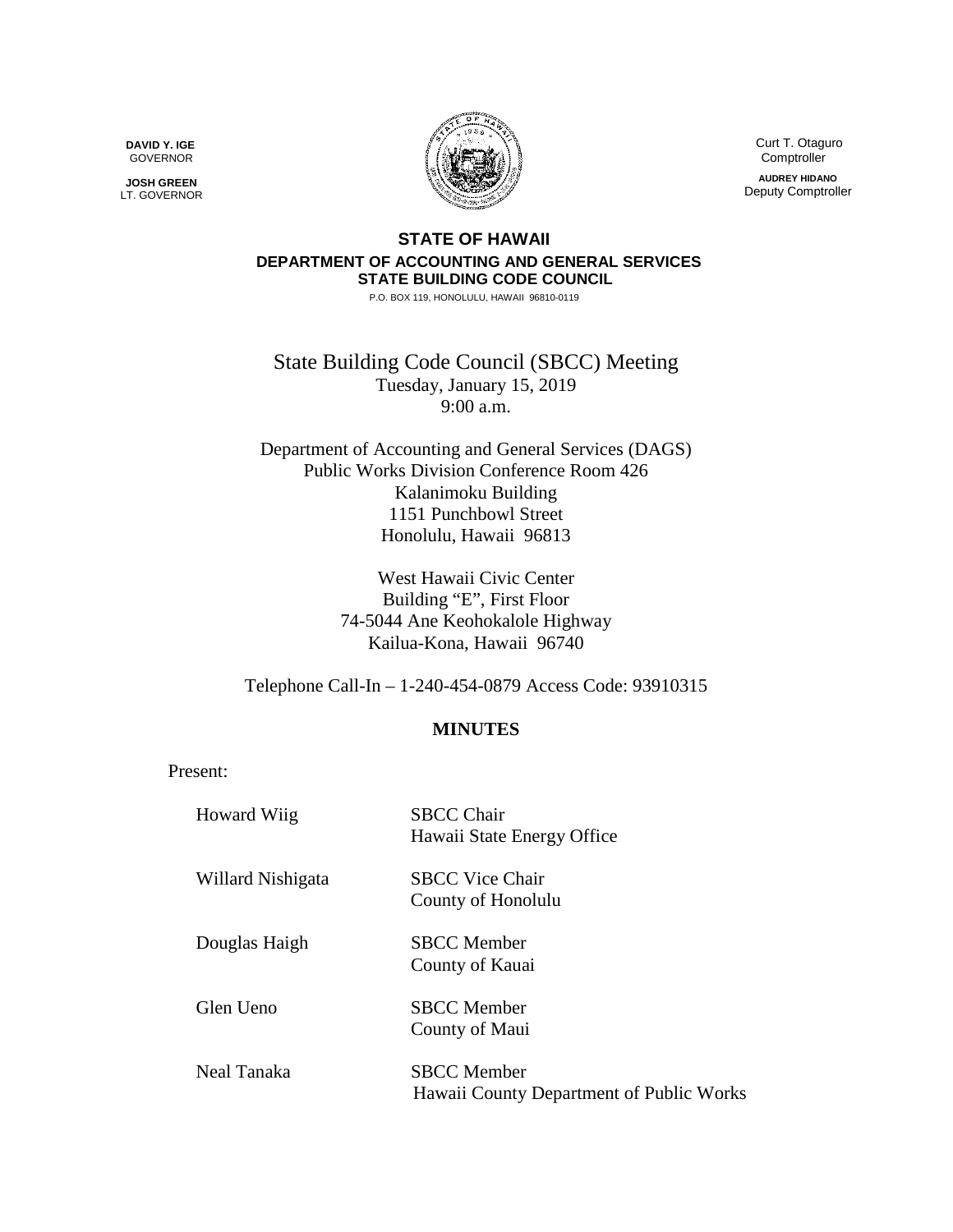State Building Code Council Minutes—January 15, 2019 Page **2** of **6**

| <b>SBCC</b> Member<br>Lloyd Rogers<br><b>State Fire Council Administrative Specialist</b><br><b>SBCC</b> Member<br>Gregg Serikaku<br>Subcontractors Association of Hawaii<br><b>SBCC</b> Member<br><b>Tyler Dillon</b><br>Lyle Carden<br>Structural Engineers Association of Hawaii<br>(SEAOH)<br>Mark Kennedy<br>Building Industry Association of Hawaii (BIA)<br>Chris Lee<br>Hawaii State House of Representatives<br>Nick Lee<br>Tesla<br>Tesla<br>Sandie Wong<br><b>Not Present:</b><br>Gaur Johnson<br><b>SBCC</b> Member<br><b>SEAOH</b> | Jim Reinhardt | <b>SBCC</b> Member<br>American Institute of Architects (AIA) |
|-------------------------------------------------------------------------------------------------------------------------------------------------------------------------------------------------------------------------------------------------------------------------------------------------------------------------------------------------------------------------------------------------------------------------------------------------------------------------------------------------------------------------------------------------|---------------|--------------------------------------------------------------|
|                                                                                                                                                                                                                                                                                                                                                                                                                                                                                                                                                 |               |                                                              |
|                                                                                                                                                                                                                                                                                                                                                                                                                                                                                                                                                 |               |                                                              |
|                                                                                                                                                                                                                                                                                                                                                                                                                                                                                                                                                 |               | General Contractors Association (GCA) of Hawaii              |
|                                                                                                                                                                                                                                                                                                                                                                                                                                                                                                                                                 |               |                                                              |
|                                                                                                                                                                                                                                                                                                                                                                                                                                                                                                                                                 |               |                                                              |
|                                                                                                                                                                                                                                                                                                                                                                                                                                                                                                                                                 |               |                                                              |
|                                                                                                                                                                                                                                                                                                                                                                                                                                                                                                                                                 |               |                                                              |
|                                                                                                                                                                                                                                                                                                                                                                                                                                                                                                                                                 |               |                                                              |
|                                                                                                                                                                                                                                                                                                                                                                                                                                                                                                                                                 |               |                                                              |
|                                                                                                                                                                                                                                                                                                                                                                                                                                                                                                                                                 |               |                                                              |

| Bert Yorita | <b>SBCC</b> Member                           |
|-------------|----------------------------------------------|
|             | Department of Labor and Industrial Relations |
|             | Elevator Division                            |

## 1. Call to Order

SBCC Chair called the meeting to order at 9:05 a.m.

## 2. Introductions and Public Comments

Chair Wiig described the webinar regarding electric vehicle (EV) charging infrastructure integration from the National Association of State Energy Officials (NASEO) as an example of increasing societal acceptance of EVs.

Member Rogers stated that he was asked by former SBCC member, Gary Chock about including the roster of attendees as part of the minutes. Member Rogers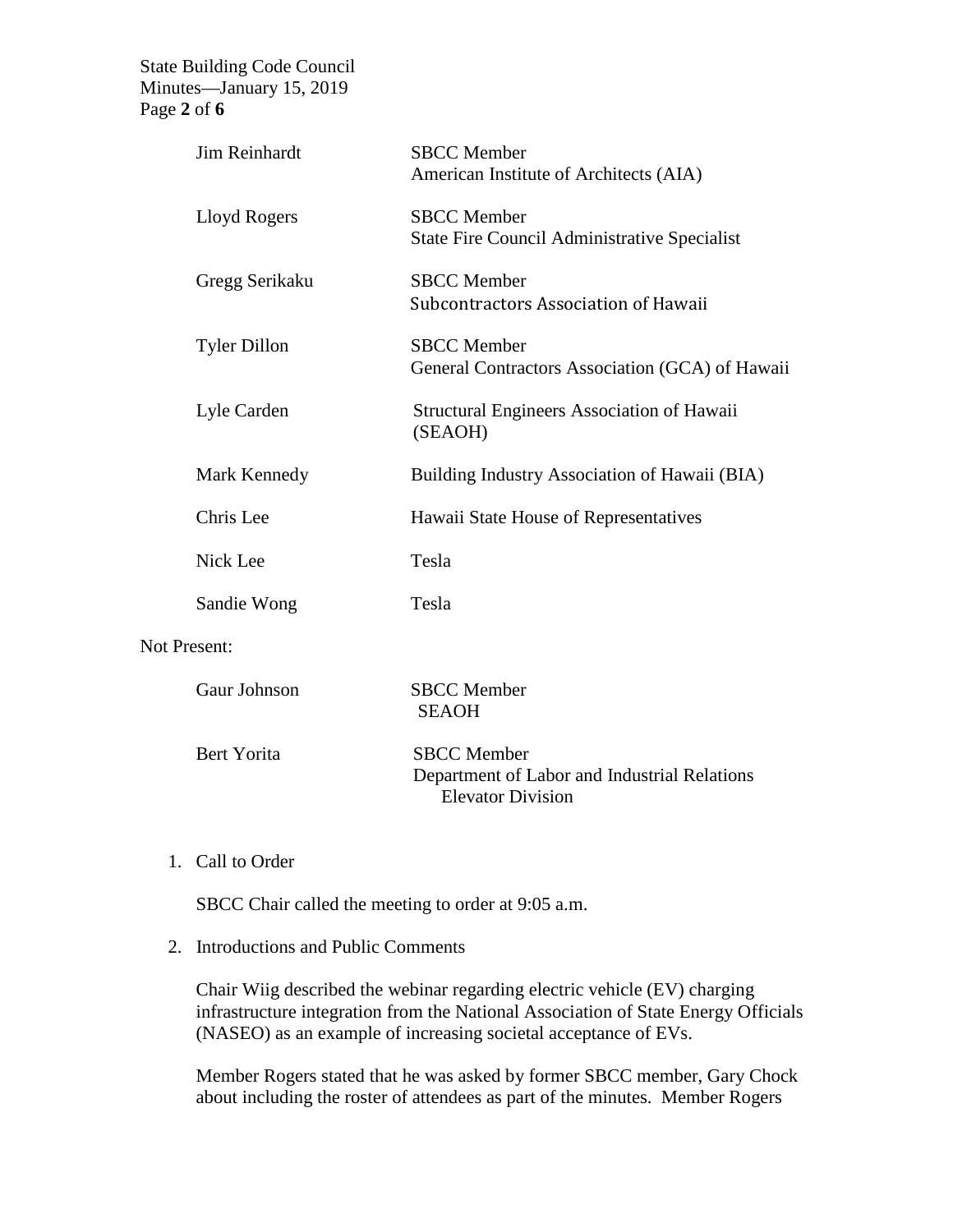contacted the Office of Information Practices who explained that board members need to be listed as present or not as part of the minutes. Any attendee who presents, requests or provides information, should also be listed. The minutes shall also identify members making motions and the voting record on motions if the votes are not unanimous.

3. Review and approval of minutes of the December 18, 2018 meeting.

John Friedel of the Honolulu Department of Planning and Permitting submitted a correction to his comments in section 7c of the December 18, 2018 minutes. Mr. Friedel explained that the investigative committee will meet with Honolulu County stakeholders this month to discuss and resolve issues related to potential adoption of the International Energy Conservation Code in advance of the Honolulu City Council meeting in February. He also stated the IECC is at the Honolulu Corporation Counsel for review. Gary Lum will amend the December 18, 2018 meeting minutes to reflect the corrections as stated.

**Motion:** Member Haigh motioned to approve the December 18, 2018, meeting minutes as amended. The motion was seconded by Member Dillion and unanimously approved.

4. Discussion of Administrative Coordination

Chair Wiig stated that requesting State funds on an annual basis has produced no success in obtaining the funds. In regard to the lapse of funds on June 30, 2019, DAGS may have the ability to promptly hire an executive director to coordinate code adoption and expend the funds prior to lapse. Member Reinhardt suggested formation of an investigative committee to define the duties and responsibilities for the executive director. Members Serikaku, Dillion, and Rogers volunteered for the investigative committee with Rogers as the committee chair.

5. Discussion of 2019 Proposed Legislation

State House representative Chris Lee described major components of his legislative proposals for 2019, which include:

- a. Increasing the amount of required parking spaces for EVs, which should facilitate raising EV adoption in Hawaii
- b. Criminal justice reform
- c. Increased focus on renewable energy, water preservation, and environmental protection
- 6. Discussion and Possible Approval of the Revised SBCC Code Adoption Process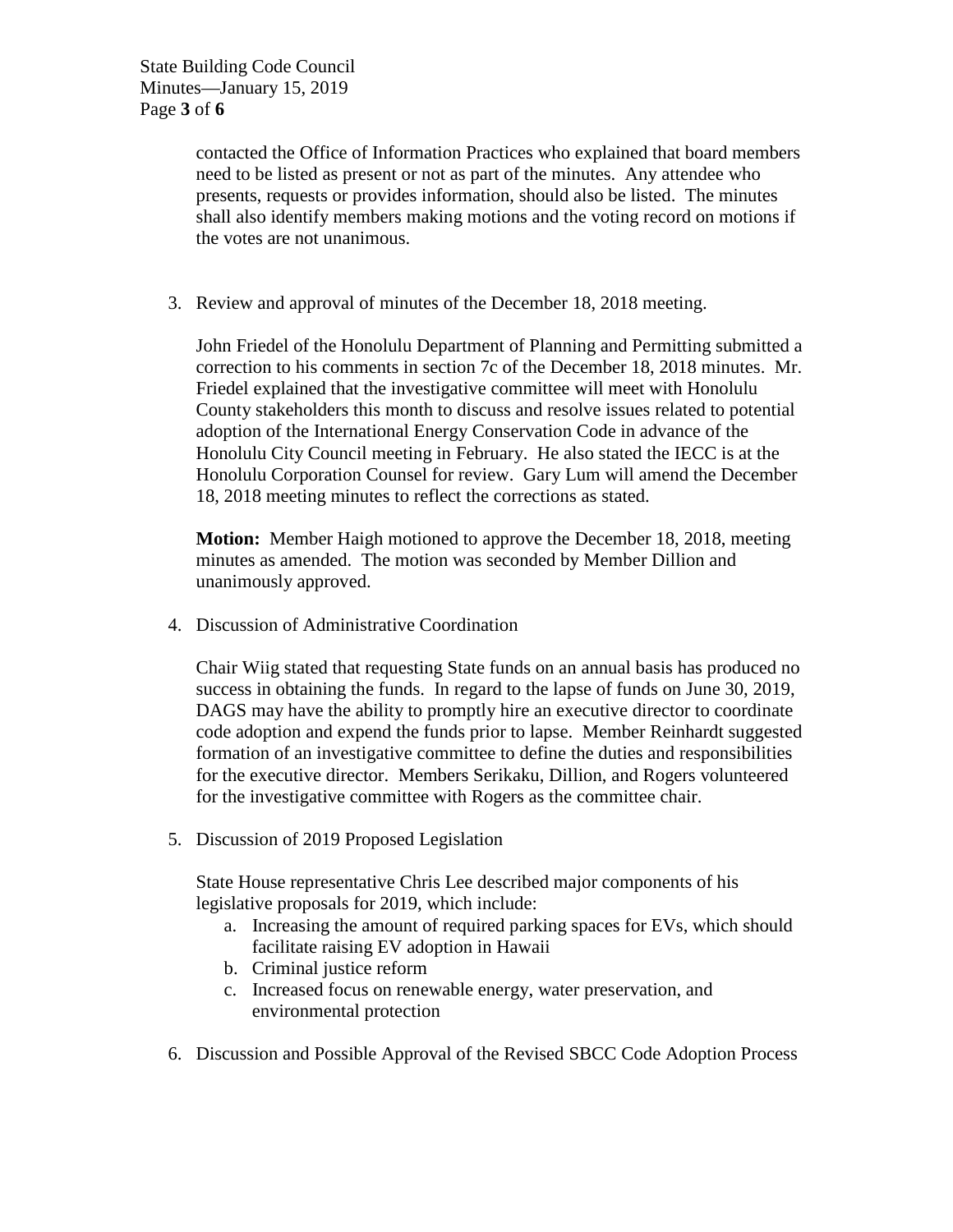Chair Wiig commented in favor of the Revised SBCC Code Adoption Process which Member Rogers distributed. The last revision eliminated the Small Business Impact hearing and statement.

- 7. Updates from the investigative committees:
	- a. Investigative committee for the structural provisions for the IBC and the IRC.

Lyle Carden of the SEAOH distributed materials describing solutions for mudsill anchor corrosion and water-cementitious ratios in structural concrete which are unique to Hawaii. Lyle stated he will add comments from SEAOH members and update the 2018 edition of the IBC. Member Reinhardt recommended inclusion of the modified water-cementitious ratios in the 2012 Code Amendments due to Hawaii's high salt and high humidity environment.

b. Investigative committee for the non-structural provisions of the IBC and the IRC.

Member Reinhardt stated he received an email message from Bill Breezee that his review of the 2018 IRC amendments is nearing completion.

Member Tanaka discussed Appendix Q that is related to tiny houses in the 2018 IRC. Other members discussed various factors affecting compliance of tiny houses with existing codes and standards.

Mark Kennedy of the BIA commented on challenges related to evolving sizes of electrical conduits in new construction to provide sufficient capacity for growing residential power needs.

c. Investigative committee for the International Energy Conservation Code (IECC).

Chair moved this item up in the order of the agenda to accommodate the presence of Nick Lee and Sandie Wong from Tesla.

Nick Lee from Tesla explained the current code requirements regarding EV charging infrastructure in multi-unit residential structures are inadequate to support the desired trajectory of EV adoption. According to Mr. Lee, Tesla recommends higher levels of EV-charging readiness in new construction and major renovations to resolve the inadequacy.

Member Ueno stated the proposed bill to adopt the 2015 IECC was transmitted to the Director of Public Works last week and should be transmitted to the Maui County Council soon after.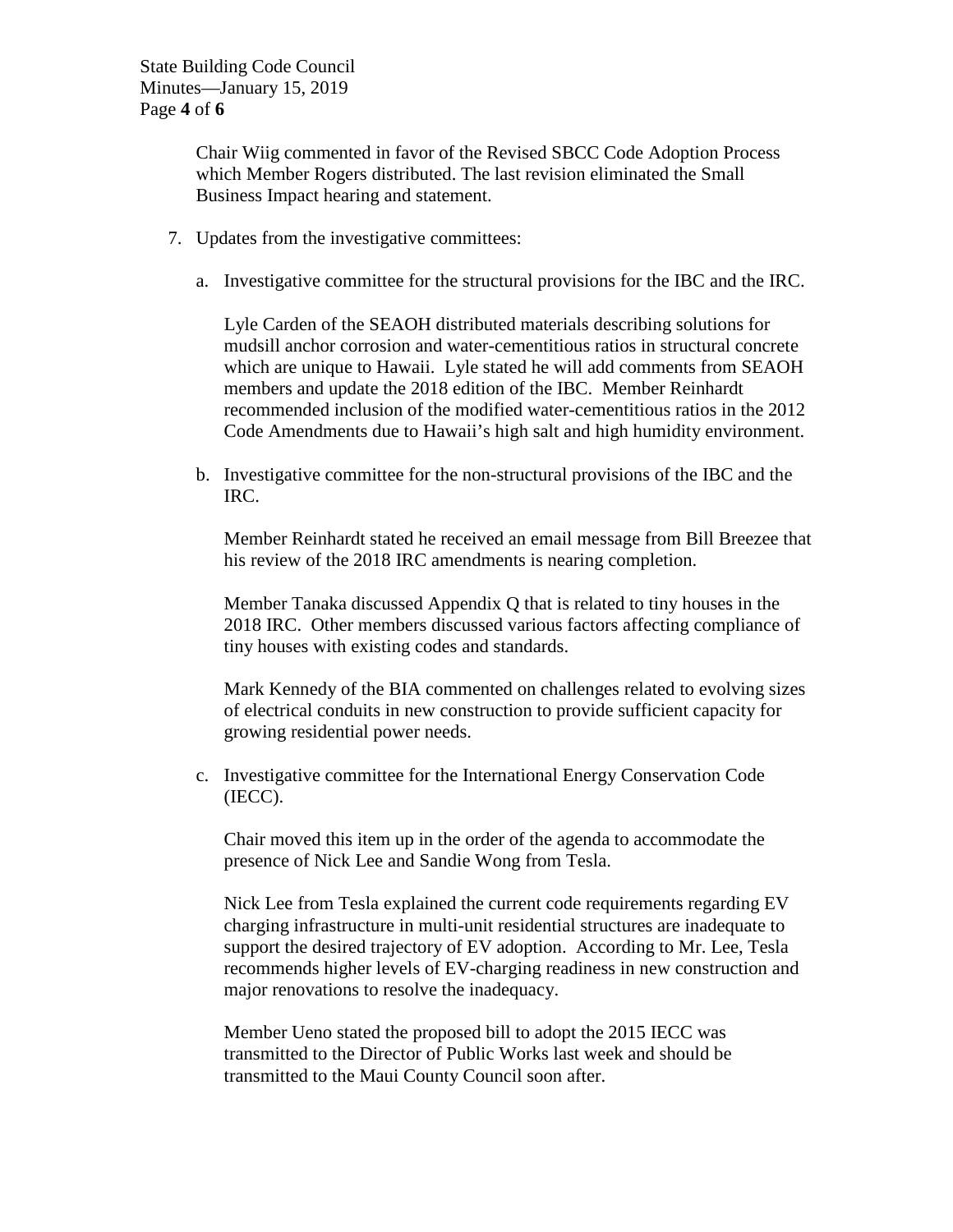Mr. Friedel stated the 2015 IECC will be submitted to the Honolulu City Council for adoption.

- d. Investigative committee for the Uniform Plumbing Code (UPC).
	- i. Member Serikaku distributed copies of 2018 UPC amendments to members for discussion. Members participated in a lengthy discussion on the merits of specifying the IPC as an alternate code reference.
	- ii. Member Dillon stated the IPC should be explicitly defined as an allowable code under UPC 301.2 to provide clarity to building owners and developers. The IPC provides potential cost savings over UPC provisions by permitting modern technical methods, eliminating obsolete installation requirements and providing greater system design flexibility – all things that will help in the creation of more affordable housing. The IPC is used in 35 other states and is the primary plumbing code used on Federal projects in Hawaii.
- iii. Members Serikaku and Roger stated current codes allow for alternate methods and materials subject to approval by the authority having jurisdiction, so explicitly defining the IPC as the alternate code is not necessary.
- e. Investigative committee for the Green Code

No update on the Green Code was provided.

f. Investigative committee for the Mechanical Code

No update on the mechanical code was provided.

g. Investigative committee for the State Fire Code

No update on the State Fire Code was provided.

h. Investigative committee for the energy efficiency code coordination.

Sehun Nakama from Hawaii Energy stated the investigative committee will meet at 9:00 am on February 7, 2019, to discuss legislation lead by the Blue Planet Foundation.

i. Investigative committee for the State Elevator Code

No update on the elevator code was provided.

8. Update on communication and training